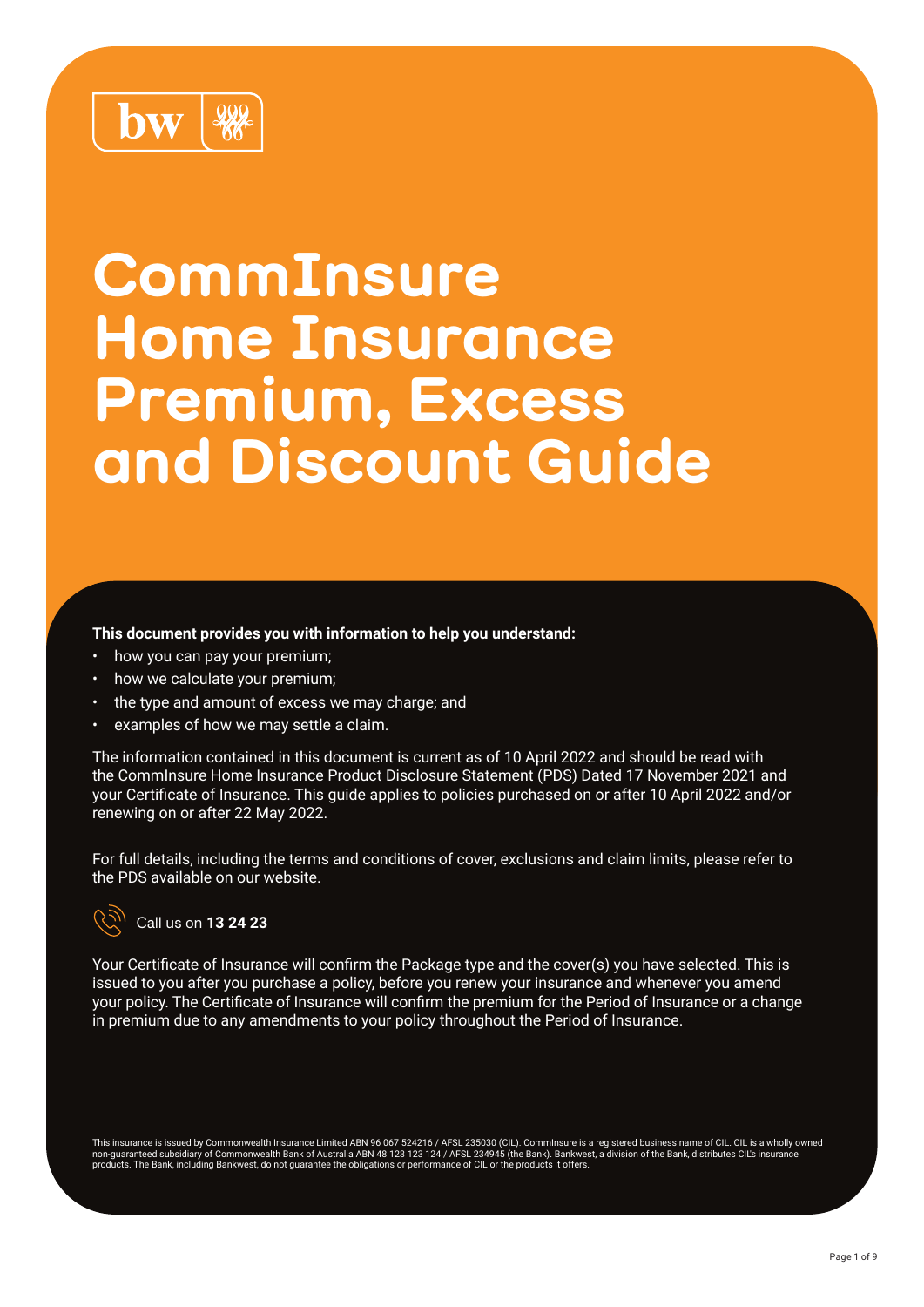## **Your Premium**

Your premium is the amount we charge you for your policy. It is made up of your **basic premium** plus any **Government and other charges**. We will explore each of these in the steps below.

#### **Ways you can pay your premium**

You can choose to pay your premium in:

- 1 annual payment; or
- 12 monthly instalments.

We do not charge any additional premium if you select to pay your total premium in 12 monthly instalments, however your financial institution may impose charges.

You can request to pay your premium in the following ways:

| <b>Method</b>                    | <b>Monthly</b> | <b>Annually</b> |
|----------------------------------|----------------|-----------------|
| Direct debit from a bank account | $\checkmark$   | V               |
| Direct debit from a credit card  | ✔              | v               |
| Cheque by mail                   | ×              | ✔               |
| <b>Bpay®</b>                     | X              | v               |
| Telephone                        | x              | V               |
| Internet banking                 | x              |                 |

#### **Step 1 - Your basic premium**

Your **basic premium** reflects our view of the likelihood of a claim being made under your policy and the potential value of that claim. We also combine a number of known **significant factors** relevant to your situation and then deduct any **discounts** you may be entitled to.

**Significant factors:** Detailed information about these significant factors and other factors which may influence your basic premium can be found below.

|                                                                                 | <b>Residential Policy</b> |                            |                                    | <b>Investment Policy</b>   |                 |  |
|---------------------------------------------------------------------------------|---------------------------|----------------------------|------------------------------------|----------------------------|-----------------|--|
| <b>Factor</b>                                                                   | <b>Building</b>           | <b>Contents</b>            | <b>Portable</b><br><b>Contents</b> | <b>Building</b>            | <b>Contents</b> |  |
| If you choose building, or contents, or both                                    | V                         | ✓                          | $\boldsymbol{x}$                   | ✓                          |                 |  |
| The Optional Covers you select                                                  | V                         | ✓                          | $\boldsymbol{x}$                   | ✓                          |                 |  |
| The sum/s insured you nominate for your building and/or contents                | ✔                         | V                          | $\boldsymbol{x}$                   | $\boldsymbol{\mathcal{U}}$ |                 |  |
| The address and location of your insured address                                | V                         | $\boldsymbol{\mathcal{U}}$ | x                                  | $\boldsymbol{\mathcal{U}}$ |                 |  |
| Characteristics of your building including type, construction and year<br>built | $\boldsymbol{\nu}$        | $\boldsymbol{\mathcal{U}}$ | $\boldsymbol{x}$                   | V                          |                 |  |
| Security measures installed on your building, eg a security alarm               | $\boldsymbol{x}$          | $\boldsymbol{\nu}$         | $\boldsymbol{x}$                   | $\boldsymbol{x}$           |                 |  |
| The age/s of the policyholders                                                  | ✓                         | $\boldsymbol{\mathcal{U}}$ | $\boldsymbol{x}$                   | $\boldsymbol{\mathcal{U}}$ |                 |  |
| The weekly rent you receive for your Investment property                        | X                         | $\boldsymbol{x}$           | X                                  | $\boldsymbol{\mathcal{U}}$ |                 |  |
| Claims history $-$ frequency and value of previous claims                       | ✓                         | $\boldsymbol{\mathcal{U}}$ | $\boldsymbol{x}$                   | $\boldsymbol{\mathcal{U}}$ |                 |  |
| The excess selected by you, or imposed by us                                    | V                         |                            | X                                  | V                          |                 |  |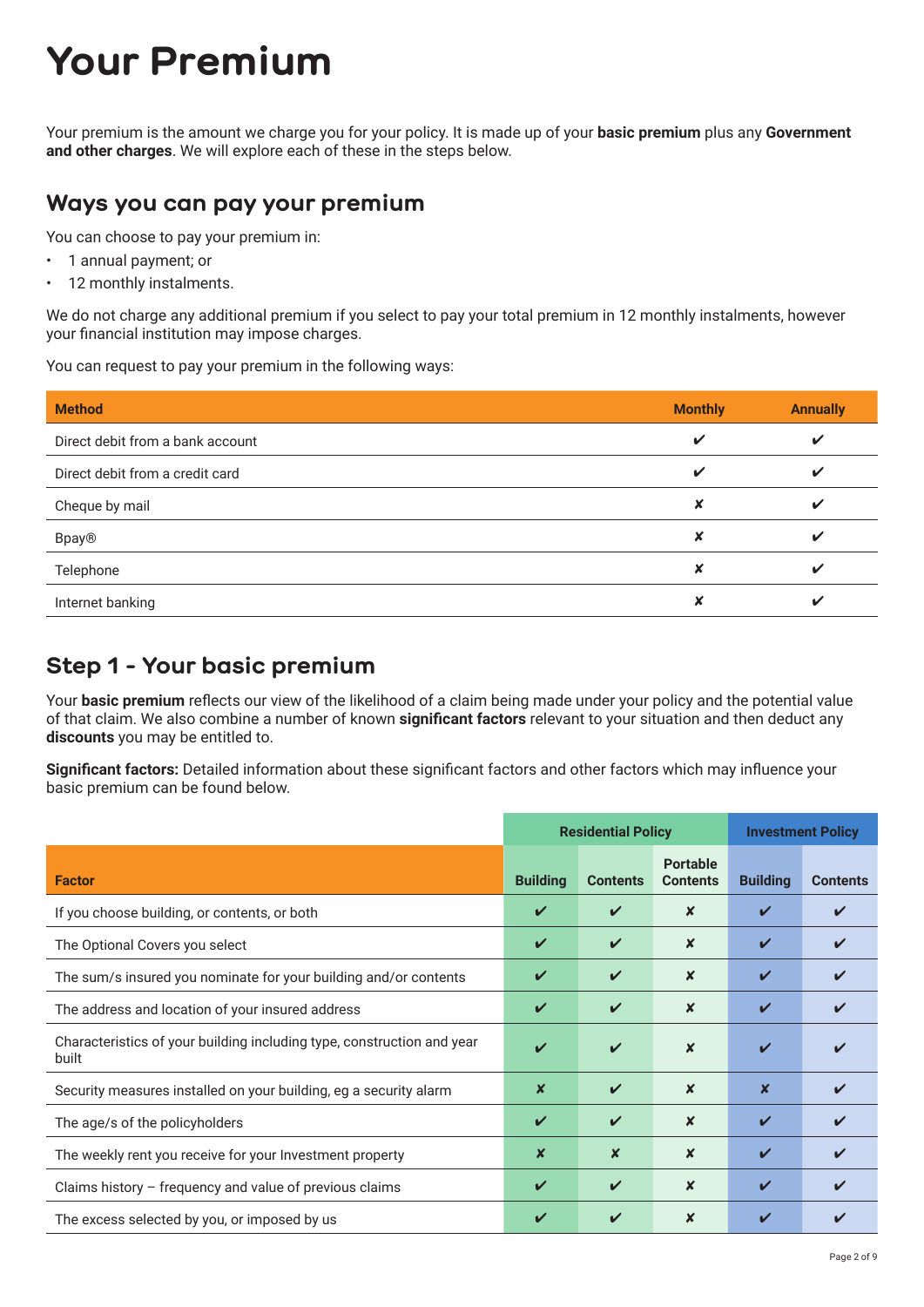| Any discounts applicable                                                                                                                                           |  | ✔ |  |
|--------------------------------------------------------------------------------------------------------------------------------------------------------------------|--|---|--|
| What you choose to cover under Portable Contents                                                                                                                   |  |   |  |
| If you choose to cover a mobile phone under Customised Cover for<br>example, your premium will be higher than if you choose to cover<br>clothing of the same value |  |   |  |
| Whether you purchase Portable Contents Cover in conjunction with<br>Residential Home Package Building and/or Contents cover, or as a<br>standalone cover.          |  |   |  |
| If you choose to insure your portable contents under Customised or<br>Packaged cover                                                                               |  |   |  |
| The sum/s insured you nominate for portable contents                                                                                                               |  |   |  |

\*No discounts apply to Portable Contents Cover when it is purchased as a standalone cover

**Discounts:** We will advise you if a discount is applied to your premium.

If you have purchased a combined building and contents policy, and are not receiving any other discount or promotion, a discount\* of up to

- 15% for Residential Home Package, or
- 10% for Investment Home Package,

will be incorporated into the calculation of your basic premium.

You may be entitled to discounts\* which relate to how and when you purchase your policy (e.g. when you apply in conjunction with other products or offers). These discounts are incorporated into the calculation of your basic premium.

For discounts\* off your premium, cashbacks or other offers which you may be entitled to under a Commonwealth Bank package program, please refer to the information you receive about those packages or programs. More information can be found at [commbank.com.au](http://commbank.com.au).

Where insurance discount benefits no longer apply to a Commonwealth Bank package program, CommInsure may apply a legacy discount\* of up to 10% to the policy of an existing package holder. This discount will be incorporated into the calculation of your basic premium.

No discounts apply to:

- Domestic Workers' Compensation Cover (Residential Home Package Optional Cover)
- Portable Contents when purchased as a standalone cover
- Weekly rent factors (Investment Home Package Loss of Rent Additional Benefit and Loss of Rent Extra Optional Cover) that form part of your Investment package basic premium

#### **Your basic premium has now been calculated.**

\* A discount cannot be used in conjunction with another discount (other than those listed in the relevant PDS) or in conjunction with any other promotional offer, unless we have advised in the promotional offer that this discount will apply. We may remove or change a discount effective from the renewal date. A discount cannot be backdated. Minimum premiums may come into force and reduce the extent to which a discount is applied.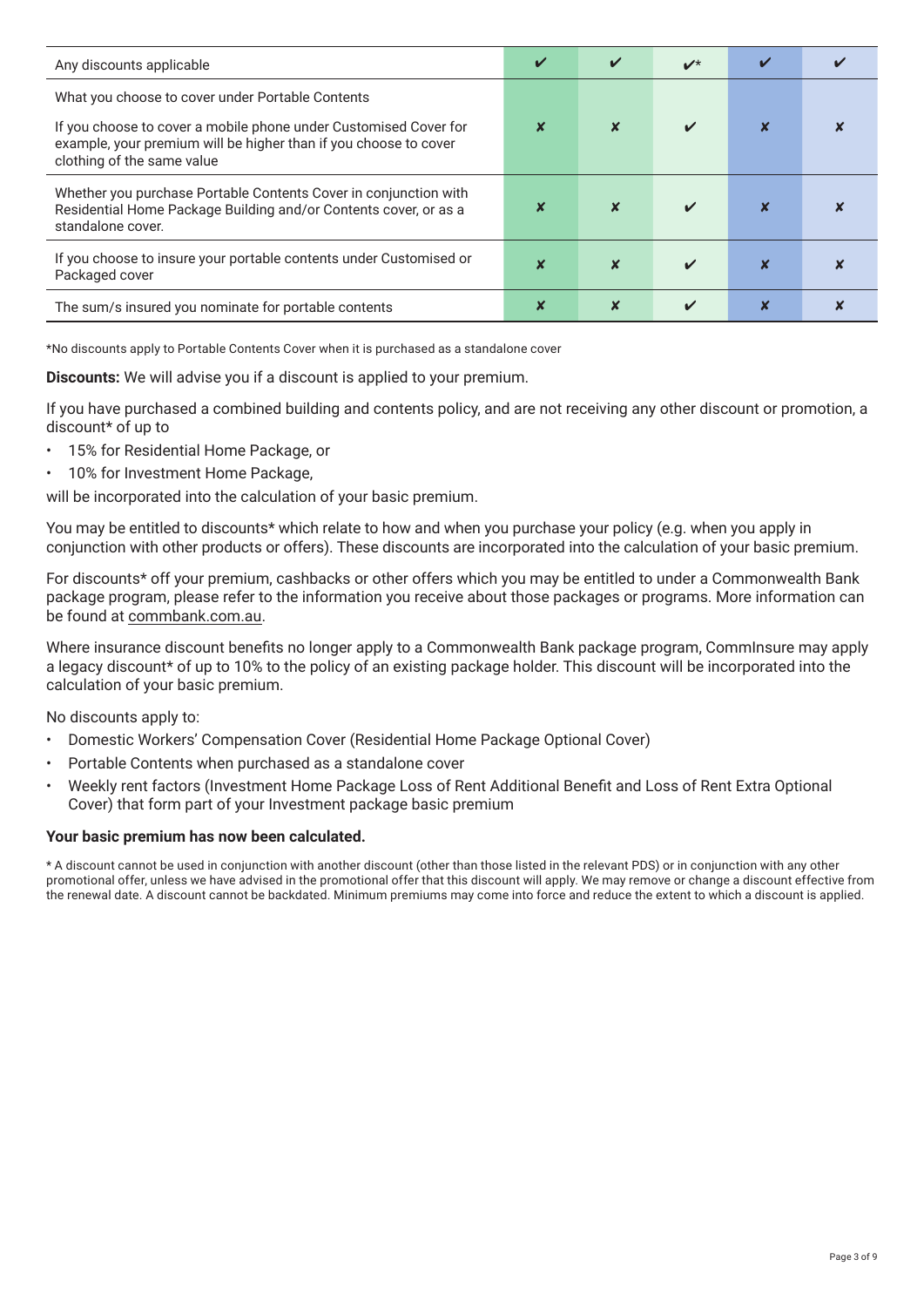#### **Step 2 – Government and other charges**

CommInsure Home Insurance policies are subject to Government and other charges including the Emergency Services Levy (ESL), the Goods and Services Tax (GST) and Stamp Duty. There are no Government or ESL charges applied to Norfolk Island policies.

**ESL:** A levy imposed by the NSW State Government on insurers to cover the cost of emergency services in NSW. Insurers determine the ESL to be charged on each policy so that they can collect sufficient monies to fund their liability to contribute to the funding of emergency services in NSW. These services include Fire and Rescue (FRNSW), Rural Fire Services (RFS) and State Emergency Services (SES). This amount is charged on the basic premium where the insured address is within NSW. ESL applies in NSW only.

Government charges are calculated as follows:

**GST:** A Federal Government Tax. This indirect tax is levied at a rate of 10% on the basic premium amount and ESL (where applicable).

**Stamp Duty:** A State Government duty applied to insurance policies. Rates vary across Australian States and Territories. No Stamp Duty is charged to policies in the ACT. This charge (where applicable) is applied to the basic premium, ESL (in NSW only) and GST.

The above charges are listed on your Certificate of Insurance.

**Your total premium payable is determined after Government and other charges have been applied.**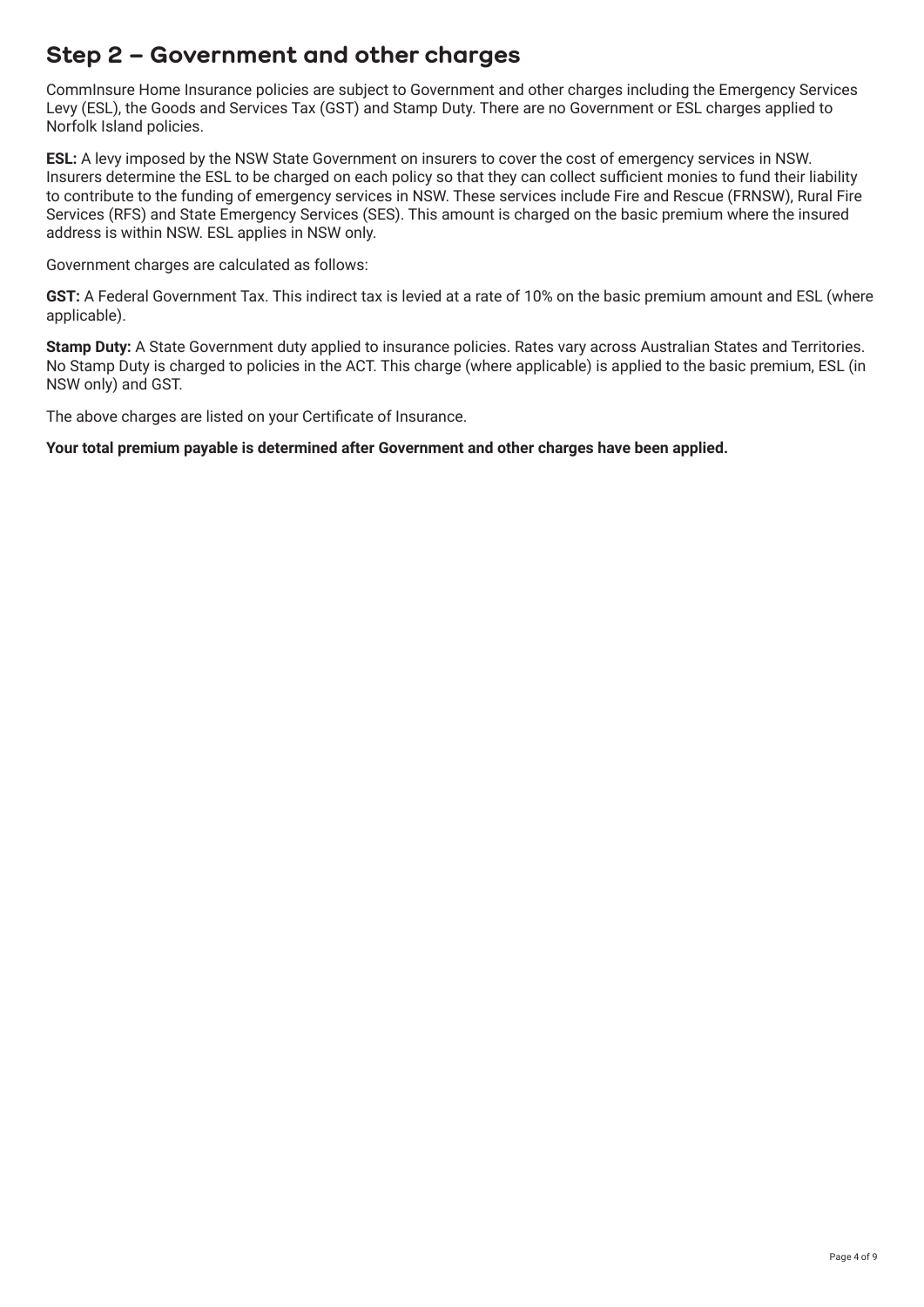## **Excesses**

An excess is an amount you must contribute when we agree to pay a claim, and will need to be paid by you before we finalise your claim. Important points to note about Excesses:

- This amount may be chosen by you or imposed by us
- You may be able to reduce your premium by selecting to pay a higher excess. Selecting a lower excess (if available to you) will increase your premium
- All excess amounts that apply to your policy are stated on your Certificate of Insurance
- If you are claiming for both Building and Contents in the same claim, only the higher of your Building or Contents excess will be payable
- Depending on what you are claiming for, more than one excess may apply to your claim, eg a Contents excess and a Portable Contents excess
- There is no excess payable for Domestic Workers' Compensation Cover (Residential Home Package only) or Legal Liability claims
- If you are claiming for food spoilage from an Insured Event that has been declared a catastrophe by the Insurance Council of Australia and there is no other loss/damage to your property, there is no excess payable.

The following excess options are available:

| <b>Cover selected</b>                                                              | <b>Excess options</b>                                                                                                                                                             |
|------------------------------------------------------------------------------------|-----------------------------------------------------------------------------------------------------------------------------------------------------------------------------------|
| <b>Building</b>                                                                    | \$0*, \$100, \$200, \$300, \$500, \$750, \$1,000, \$2,000, \$5,000                                                                                                                |
| Contents                                                                           | \$0*, \$100, \$200, \$300, \$500, \$750, \$1,000, \$2,000, \$5,000                                                                                                                |
| Portable Contents (Residential Home Package<br>Optional Cover or standalone cover) | $$100$ (Fixed excess)**                                                                                                                                                           |
| Loss of Rent Extra (Investment Home Package<br>Optional Cover)                     | There is no cover for the first 4 weeks of a period of rent default. This is<br>considered a 'time excess'. The lower of your Building and/or Contents excess is<br>also payable. |

\* \$0 excess option is only available for policyholders aged 50 years old and over at the time of policy inception/renewal, and only on the Residential Home Package.

\*\* This excess will be payable for all Portable Contents Cover claims.

Depending on the type of claim, you may choose to:

- 1. have the excess deducted from any settlement we pay directly to you (or your credit provider);
- 2. have the excess deducted from any invoice we receive from a repairer or supplier (if applicable) which will mean you will be responsible for paying the amount of the excess directly to them; or
- 3. pay the excess to us.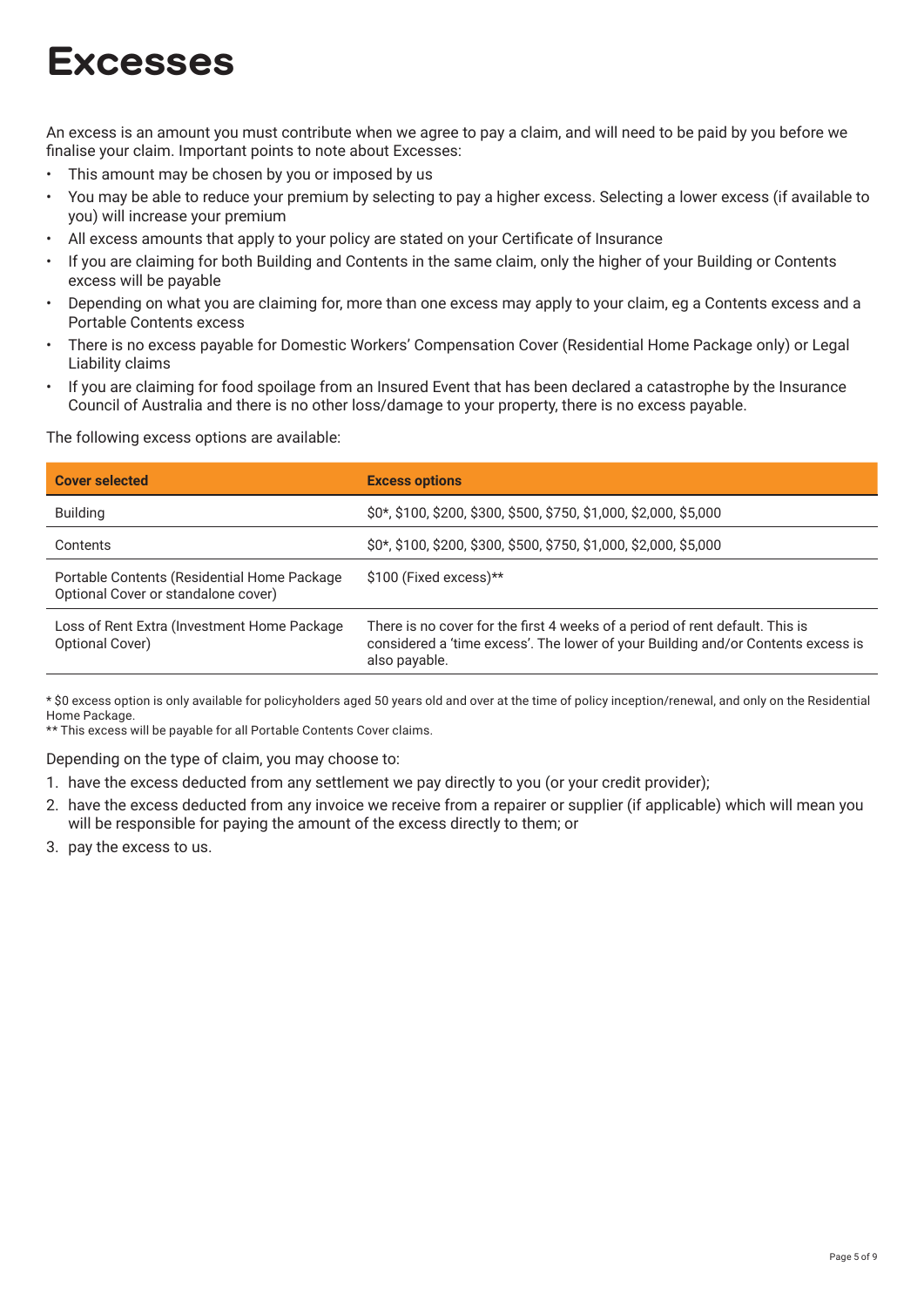The tables below have been designed as a guide to help you understand how an excess may be applied. It is important to note that this list is not exhaustive and other combinations exist depending on the type of claim you make. In this table a tick  $(V)$  means it applies and a cross  $(V)$  means it does not.

#### **Residential Home Package including Portable Contents Cover**

|                       |                                 | <b>Your claim for</b>                              |                                                   |                                                  | <b>Your excess</b>                                                                             |
|-----------------------|---------------------------------|----------------------------------------------------|---------------------------------------------------|--------------------------------------------------|------------------------------------------------------------------------------------------------|
| <b>Building Cover</b> | <b>Contents</b><br><b>Cover</b> | <b>Portable</b><br><b>Contents</b><br><b>Cover</b> | <b>Accidental</b><br>damage (to<br>your Building) | <b>Accidental</b><br>damage (to<br>you Contents) | The excess amount is stated on your<br><b>Certificate of Insurance</b>                         |
| ✔                     | X                               | x                                                  | X                                                 | X                                                | Building Cover excess.                                                                         |
| x                     | X                               | X                                                  | V                                                 | ×                                                |                                                                                                |
| $\boldsymbol{x}$      | ✔                               | $\boldsymbol{x}$                                   | X                                                 | $\boldsymbol{x}$                                 | The Contents Cover excess.                                                                     |
| $\boldsymbol{x}$      | X                               | $\boldsymbol{x}$                                   | $\boldsymbol{x}$                                  | $\boldsymbol{\mathcal{U}}$                       |                                                                                                |
| ✓                     | $\boldsymbol{\nu}$              | $\boldsymbol{x}$                                   | $\boldsymbol{x}$                                  | X                                                | Only the higher of the Building or Contents                                                    |
| $\boldsymbol{x}$      | $\boldsymbol{x}$                | $\boldsymbol{\mathsf{x}}$                          | $\boldsymbol{\nu}$                                | $\boldsymbol{\mathcal{U}}$                       | Cover excess will be applied.                                                                  |
| ✔                     | $\boldsymbol{x}$                | ✔                                                  | ×                                                 | ×                                                | <b>Building Cover excess plus Portable</b><br><b>Contents Cover excess.</b>                    |
| x                     | ✔                               | ✔                                                  | X                                                 | X                                                | Contents Cover excess plus Portable<br><b>Contents Cover excess.</b>                           |
| ✔                     | ✔                               | ✔                                                  | ×                                                 | X                                                | Portable Contents Cover excess plus the<br>higher of the Building or Contents Cover<br>Excess. |
|                       |                                 |                                                    | x                                                 | x                                                | Portable Contents Cover excess.                                                                |

#### **Investment Home Package**

| <b>Your claim for</b>      |                                 |                                                 | <b>Your excess</b>                  |                                                             |                                                                        |
|----------------------------|---------------------------------|-------------------------------------------------|-------------------------------------|-------------------------------------------------------------|------------------------------------------------------------------------|
| <b>Building Cover</b>      | <b>Contents</b><br><b>Cover</b> | <b>Accidental</b><br>damage to<br>your Building | <b>Loss of Rent</b><br><b>Extra</b> | <b>Malicious</b><br>damage<br>or theft by<br><b>tenants</b> | The excess amount is stated on your<br><b>Certificate of Insurance</b> |
| ✓                          | x                               | x                                               | X                                   | x                                                           | Building Cover excess.                                                 |
| x                          | X                               | ✔                                               | ×                                   | X                                                           |                                                                        |
| ✔                          | $\boldsymbol{x}$                | x                                               | $\boldsymbol{\nu}^{\star}$          | x                                                           |                                                                        |
| ✔                          | X                               | x                                               | X                                   | ✔                                                           |                                                                        |
| X                          | ✔                               | X                                               | ×                                   | X                                                           | <b>Contents Cover excess.</b>                                          |
| x                          | ✓                               | X                                               | $\boldsymbol{\nu}^{\star}$          | X                                                           |                                                                        |
|                            | ✔                               | x                                               | X                                   | $\boldsymbol{\nu}$                                          |                                                                        |
| $\boldsymbol{\mathcal{U}}$ | ✔                               | ×                                               | ×                                   | $\boldsymbol{\mathsf{x}}$                                   | Only the higher of the Building or Contents                            |
| ✔                          | ✔                               | x                                               | $\boldsymbol{\nu}^{\star}$          | V                                                           | Cover Excess will be applied.                                          |
|                            | x                               | X                                               | $\boldsymbol{\nu}^{\star}$          | X                                                           | The lower of the Building cover excess or                              |
|                            |                                 |                                                 | x                                   | V                                                           | <b>Contents Cover excess.</b>                                          |

\* Where your claim is for Loss of Rent Extra, there is no cover for the first four weeks of rent default, in addition to the monetary excess payable.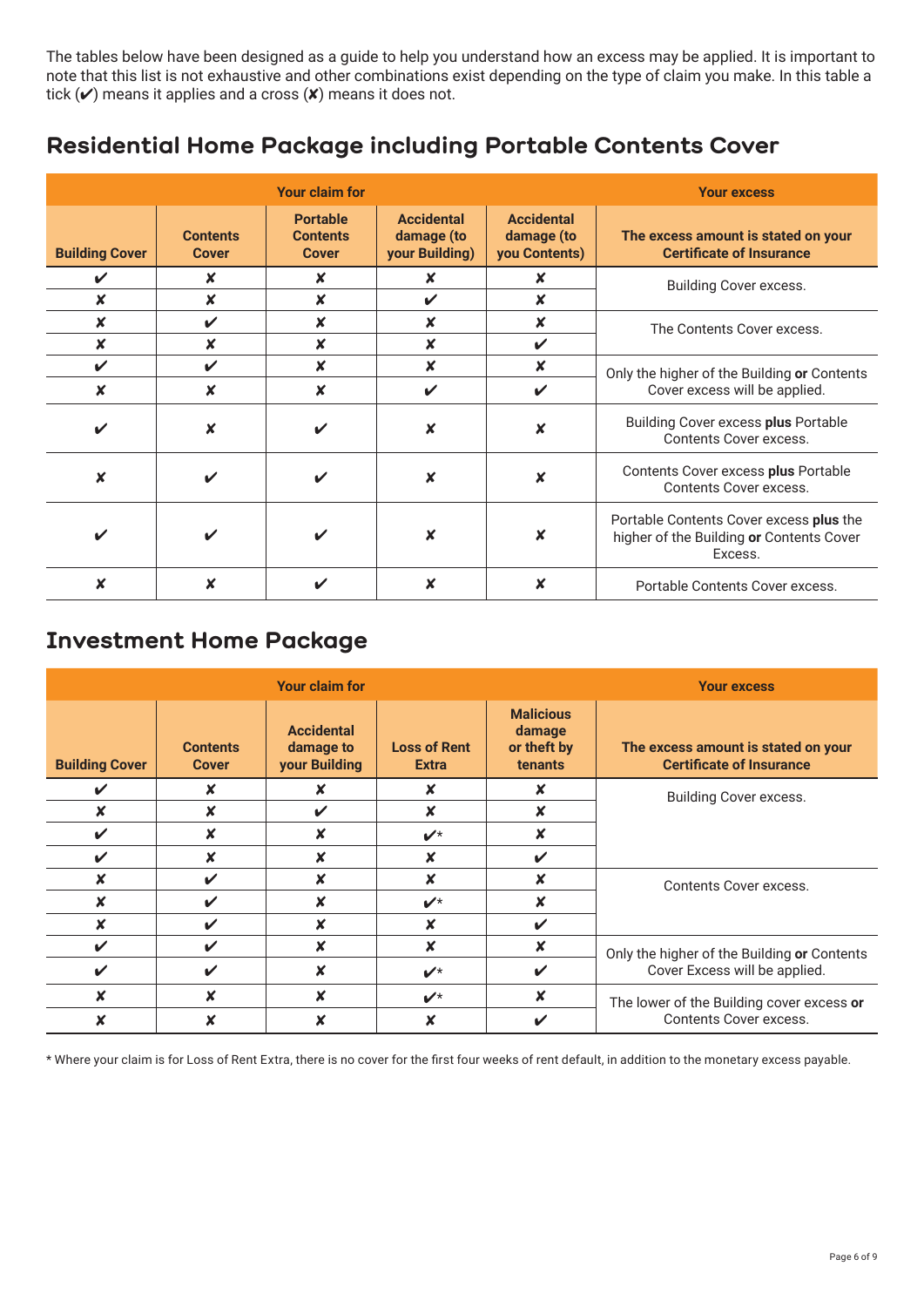## **Examples of how we may settle a claim**

The following are examples of how we may settle your claim, where your building, contents and/or portable contents are stated as covered on your Certificate of Insurance and where the circumstances of the claim would be accepted under the terms and conditions of this policy.

#### **Example 1**

Your roof is damaged under the Insured Event 'Storm' and you have Residential Home Package – Building Cover.

We settle your claim by arranging for a builder to repair the roof of your building.

| <b>Claim details</b>                                              | <b>Details</b> |
|-------------------------------------------------------------------|----------------|
| Building sum insured (nominated by you)                           | \$300,000      |
| Residential Policy - Building Cover monthly premiums paid to date | Yes            |
| Basic excess                                                      | \$300          |
| Repair costs                                                      | \$5,000        |
|                                                                   |                |
| <b>Settlement Calculation</b>                                     | <b>Amount</b>  |

| <b>Settlement Calculation</b>  | <b>AUVULL</b> |
|--------------------------------|---------------|
| Amount we pay the builder      | \$4.700       |
| You pay the builder the excess | \$300         |

| <b>Example 2</b> |  |
|------------------|--|
|------------------|--|

Your building is totally destroyed under the Insured Event 'Flood' and you have Residential Home Package – Building Cover.

We settle your claim by arranging for your building to be rebuilt.

Alternative accommodation costs are included in settlement as it took 6 months (26 weeks) to rebuild. In this example, your reasonable alternative accommodation costs are \$300 week, and \$300 x 26 weeks = \$7,800.

#### **Example 3**

Your building and contents are totally destroyed under the Insured Event 'Fire' and you have Residential Home Package – Building and Contents Cover.

You have a mortgage over your building with a balance owing of \$300,000.

Your building is able to be rebuilt in 6 months.

| <b>Claim details</b>                                            | <b>Details</b> |
|-----------------------------------------------------------------|----------------|
| Building sum insured (nominated by you)                         | \$400,000      |
| Residential Policy - Building Cover annual premium paid in full | Yes            |
| Basic excess                                                    | \$500          |
| The building is a total loss                                    | Yes            |
| The agreed cost to rebuild                                      | \$350,000      |

| <b>Settlement Calculation</b>                           | <b>Amount</b> |
|---------------------------------------------------------|---------------|
| You choose to pay us the basic excess                   | \$500         |
| We arrange to rebuild your building and pay the builder | \$350,000     |
| We pay you alternative accommodation costs              | \$7,800       |

| <b>Claim details building</b>                                                   | <b>Details</b> |
|---------------------------------------------------------------------------------|----------------|
| Building sum insured (nominated by you)                                         | \$500,000      |
| Residential Policy – Building and Contents Cover annual premium<br>paid in full | Yes            |
| Basic excess                                                                    | \$300          |
| We determine the building is a total loss                                       | Yes            |
| We confirm the cost to rebuild (including demolition and debris<br>removal)     | \$700,000      |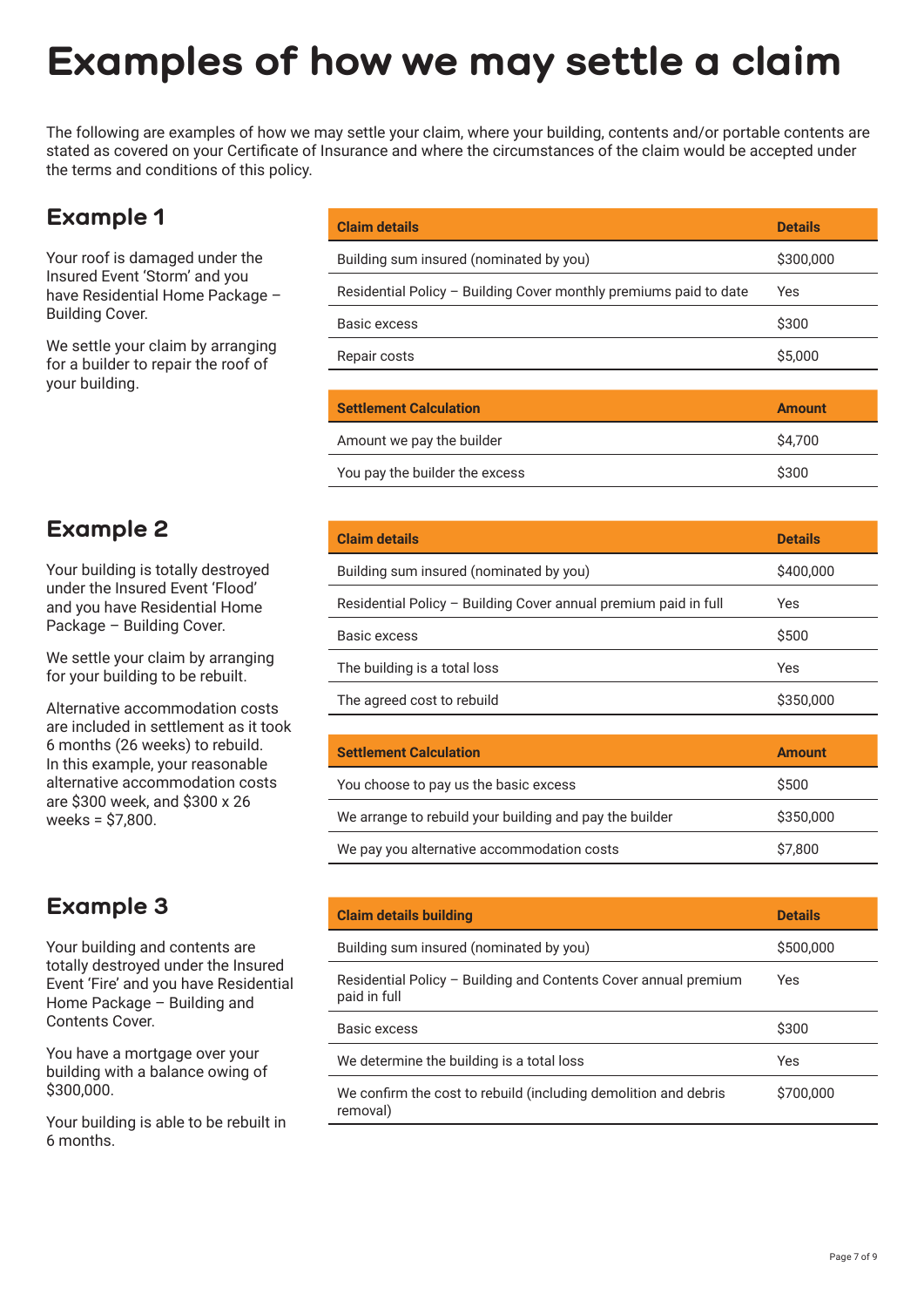In this example, your building was underinsured by \$200,000. The full amount of Gap Cover provided by your policy was \$125,000, leaving you a shortfall of \$75,000.

Alternative accommodation costs are also paid to you as it would take 6 months (26 weeks) to rebuild. In this example, we agree that your reasonable alternative accommodation costs are \$500 per week.

\$500 x 26 weeks = \$13,000.

Only one excess has been charged, the higher of the building or contents excess.

#### **Example 4**

Your building is broken into and the television, jewellery, laptop and camera are stolen and we agree to pay your claim by replacing your stolen items through our suppliers. You have the Residential Home Package – Contents Cover.

In this example the maximum limit of 25% of your contents sum insured (25% x \$64,000 = \$16,000) has been applied to the jewellery items.

If discount arrangements we have in place with suppliers result in us replacing your contents for less than the sum insured or their retail value, we will not refund any premium or pay the difference.

| <b>Building Settlement Calculation</b>                                                               | <b>Amount</b>  |
|------------------------------------------------------------------------------------------------------|----------------|
| Sum Insured                                                                                          | \$500,000      |
| Since building is underinsured, Safety Net (maximum of an<br>additional 25% of sum insured) applies. | \$125,000      |
| We pay your credit provider                                                                          | \$300,000      |
| Less building excess                                                                                 | \$300          |
| We pay you (balance of sum insured plus Safety Net less excess)                                      | \$324,700      |
| We also pay you alternative accommodation costs                                                      | \$13,000       |
|                                                                                                      |                |
| <b>Claim details contents</b>                                                                        | <b>Details</b> |

| Contents sum insured (nominated by you)      | \$60,000 |
|----------------------------------------------|----------|
| We confirm the cost to replace your contents | \$60,000 |

| <b>Contents Settlement Calculation</b> | <b>Amount</b>     |
|----------------------------------------|-------------------|
| Cost to replace your contents items    | \$60,000          |
| Less contents excess \$100             | Does not<br>apply |
| We pay you                             | \$60,000          |

| <b>Claim details</b>                                                          | <b>Details</b> |
|-------------------------------------------------------------------------------|----------------|
| Contents sum insured (nominated by you)                                       | \$64,000       |
| Residential Policy - Contents Cover annual premium paid in full               | Yes            |
| Basic excess                                                                  | \$500          |
| The cost to replace the television, laptop and camera through our<br>supplier | \$3,100        |
| The cost to replace the jewellery items through our supplier                  | \$20,000       |

| <b>Settlement Calculation</b>                                                                                                                                                    | <b>Amount</b> |
|----------------------------------------------------------------------------------------------------------------------------------------------------------------------------------|---------------|
| We pay our supplier to replace your electrical items.<br>Television \$1,500<br>Laptop $$1,250$<br>Camera \$350                                                                   | \$2,600       |
| Total replacement costs \$3,100. (We pay this amount less the basic<br>excess which you are required to contribute towards your claim)                                           |               |
| You choose to pay the basic excess to our supplier                                                                                                                               | \$500         |
| We pay our supplier towards replacing the jewellery items (There is<br>only one excess which has already been taken into account, as all<br>items were stolen in the same theft) | \$16,000      |
|                                                                                                                                                                                  |               |

| Total amount payable by us | \$18,600 |
|----------------------------|----------|
|----------------------------|----------|